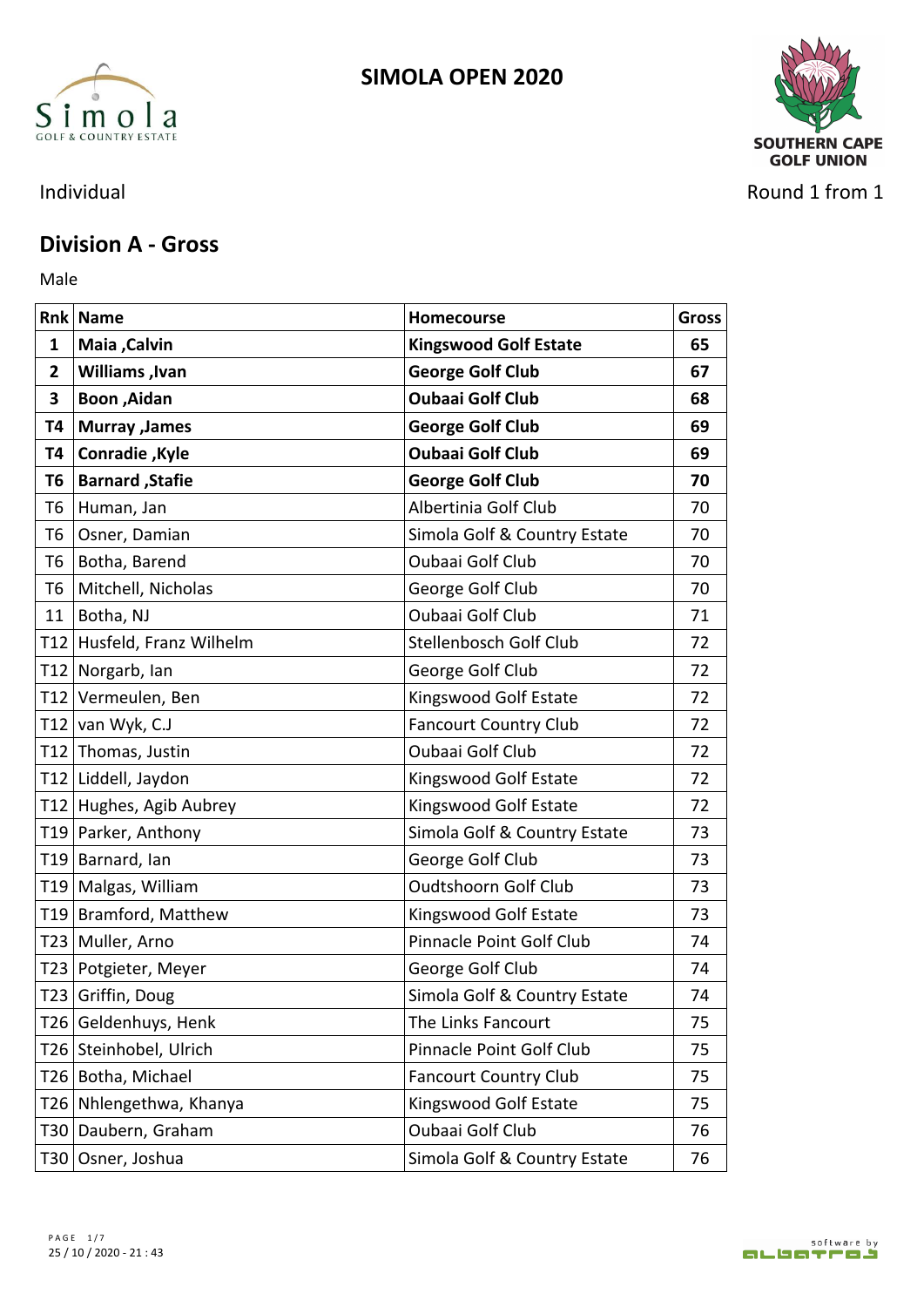|    | T30 Heuer, Greg              | Pinnacle Point Golf Club     | 76        |
|----|------------------------------|------------------------------|-----------|
|    | T30 Dos Ramos, Alexandre     | Kingswood Golf Estate        | 76        |
|    | T30 November, Grant          | George Golf Club             | 76        |
|    | T30 Nathwani, Jay            | Kingswood Golf Estate        | 76        |
|    | T30 Hugo, Tiaan              | Oubaai Golf Club             | 76        |
|    | T37 Frylinck, Heinrich       | Kingswood Golf Estate        | 77        |
|    | T37 Barnard, Juan            | George Golf Club             | 77        |
|    | T37 Fourie, Louis (Jnr)      | <b>Oudtshoorn Golf Club</b>  | 77        |
|    | T40 Saxer, Mike              | Kingswood Golf Estate        | 78        |
|    | T40 Quinn, Liam              | Simola Golf & Country Estate | 78        |
|    | T40 Malan, Daren             | Kingswood Golf Estate        | 78        |
|    | T43 Stander, Stiaan          | Mossel Bay Golf Club         | 79        |
|    | T43 Vermeulen (JNR), Andries | Kingswood Golf Estate        | 79        |
|    | T43 Smith, Peter             | George Golf Club             | 79        |
|    | T43 Baker, Sean              | Oubaai Golf Club             | 79        |
|    | T43 Hansen, Cody             | <b>Fancourt Country Club</b> | 79        |
|    | T43   Marais, Joshua         | George Golf Club             | 79        |
|    | T49 Procter, Andrewe         | Simola Golf & Country Estate | 80        |
|    | T49 Lourens, Heinrich        | Mossel Bay Golf Club         | 80        |
|    | T49 Victor, Ryan             | Pezula Championship Course   | 80        |
|    | T49 Rheeder, Llewellyn       | <b>Oudtshoorn Golf Club</b>  | 80        |
|    | T49 Schonegevel, Dean        | Stellenbosch Golf Club       | 80        |
|    | T49 Oosthuizen, Stian        | Kuils River Golf Club        | 80        |
|    | T55   Marais, Francois       | George Golf Club             | 81        |
|    | T55 Kotze, Ruan              | Knysna Golf Club             | 81        |
|    | T55 Vermaak, Samuel          | Riversdale Golf Club         | 81        |
|    | T55   Maree, Eduan           | Kingswood Golf Estate        | 81        |
| 59 | Da Silva, Mario              | Kingswood Golf Estate        | 82        |
|    | 60   Smit, Pieter            | Oubaai Golf Club             | 83        |
| 61 | Mortlock, Rudi               | <b>Oudtshoorn Golf Club</b>  | 84        |
| 62 | Meintjes, Christian          | Stellenbosch Golf Club       | 87        |
| 63 | Steinhobel, Gustav           | Albertinia Golf Club         | 88        |
|    | T64 Hiten Nathwani, Aayush   | Kingswood Golf Estate        | 89        |
|    | T64   Melville, Ryan         | Oubaai Golf Club             | 89        |
|    | T64 Oosthuizen, Pieter       | Stellenbosch Golf Club       | 89        |
|    | 67   Murray, Stephen         | George Golf Club             | <b>WD</b> |
|    |                              |                              |           |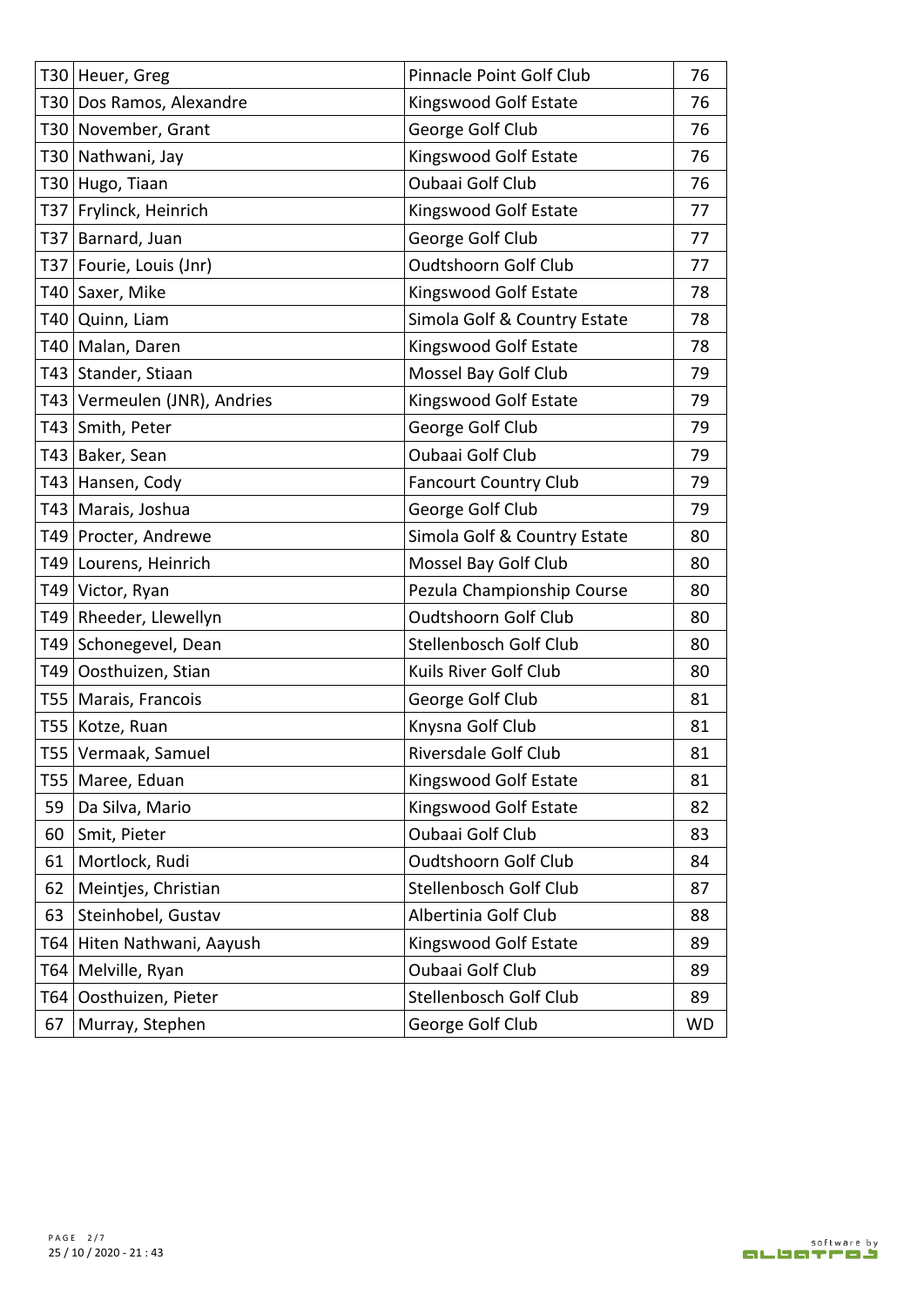## **Division A - Net**

Male **Male** 

|             | Rnk Name                     | Homecourse                   | <b>Net</b> |
|-------------|------------------------------|------------------------------|------------|
| 1           | <b>Barnard</b> , Stafie      | <b>George Golf Club</b>      | 65         |
| $2^{\circ}$ | <b>Maia</b> , Calvin         | <b>Kingswood Golf Estate</b> | 67         |
| T3          | Vermeulen, Ben               | <b>Kingswood Golf Estate</b> | 68         |
| T3          | Nhlengethwa, Khanya          | Kingswood Golf Estate        | 68         |
| T5          | Human, Jan                   | Albertinia Golf Club         | 69         |
| T5          | Conradie, Kyle               | <b>Oubaai Golf Club</b>      | 69         |
| T7          | Williams, Ivan               | George Golf Club             | 70         |
| T7          | Boon, Aidan                  | Oubaai Golf Club             | 70         |
| T7          | Thomas, Justin               | Oubaai Golf Club             | 70         |
| T7          | Barnard, Ian                 | George Golf Club             | 70         |
|             | T11 Osner, Joshua            | Simola Golf & Country Estate | 71         |
|             | T11 Liddell, Jaydon          | Kingswood Golf Estate        | 71         |
|             | T13 Heuer, Greg              | Pinnacle Point Golf Club     | 72         |
|             | T13 Malgas, William          | <b>Oudtshoorn Golf Club</b>  | 72         |
|             | T13 Fourie, Louis (Jnr)      | <b>Oudtshoorn Golf Club</b>  | 72         |
|             | T16 Murray, James            | George Golf Club             | 73         |
|             | T16 Husfeld, Franz Wilhelm   | Stellenbosch Golf Club       | 73         |
|             | T16 Osner, Damian            | Simola Golf & Country Estate | 73         |
|             | T16 Norgarb, Ian             | George Golf Club             | 73         |
|             | T16 November, Grant          | George Golf Club             | 73         |
|             | T16 Mitchell, Nicholas       | George Golf Club             | 73         |
|             | T16 Parker, Anthony          | Simola Golf & Country Estate | 73         |
|             | T <sub>16</sub> Botha, NJ    | <b>Oubaai Golf Club</b>      | 73         |
|             | T16 Bramford, Matthew        | Kingswood Golf Estate        | 73         |
|             | T25 Vermeulen (JNR), Andries | Kingswood Golf Estate        | 74         |
|             | T25 Botha, Michael           | <b>Fancourt Country Club</b> | 74         |
|             | T25 Nathwani, Jay            | Kingswood Golf Estate        | 74         |
|             | T28 Geldenhuys, Henk         | The Links Fancourt           | 75         |
|             | T28 Frylinck, Heinrich       | Kingswood Golf Estate        | 75         |
|             | T28 Muller, Arno             | Pinnacle Point Golf Club     | 75         |
|             | T28 Daubern, Graham          | Oubaai Golf Club             | 75         |
|             | T28   Marais, Francois       | George Golf Club             | 75         |
|             | T28 Barnard, Juan            | George Golf Club             | 75         |
|             | T28 Quinn, Liam              | Simola Golf & Country Estate | 75         |
|             | T35 Stander, Stiaan          | Mossel Bay Golf Club         | 76         |
|             | T35 Dos Ramos, Alexandre     | Kingswood Golf Estate        | 76         |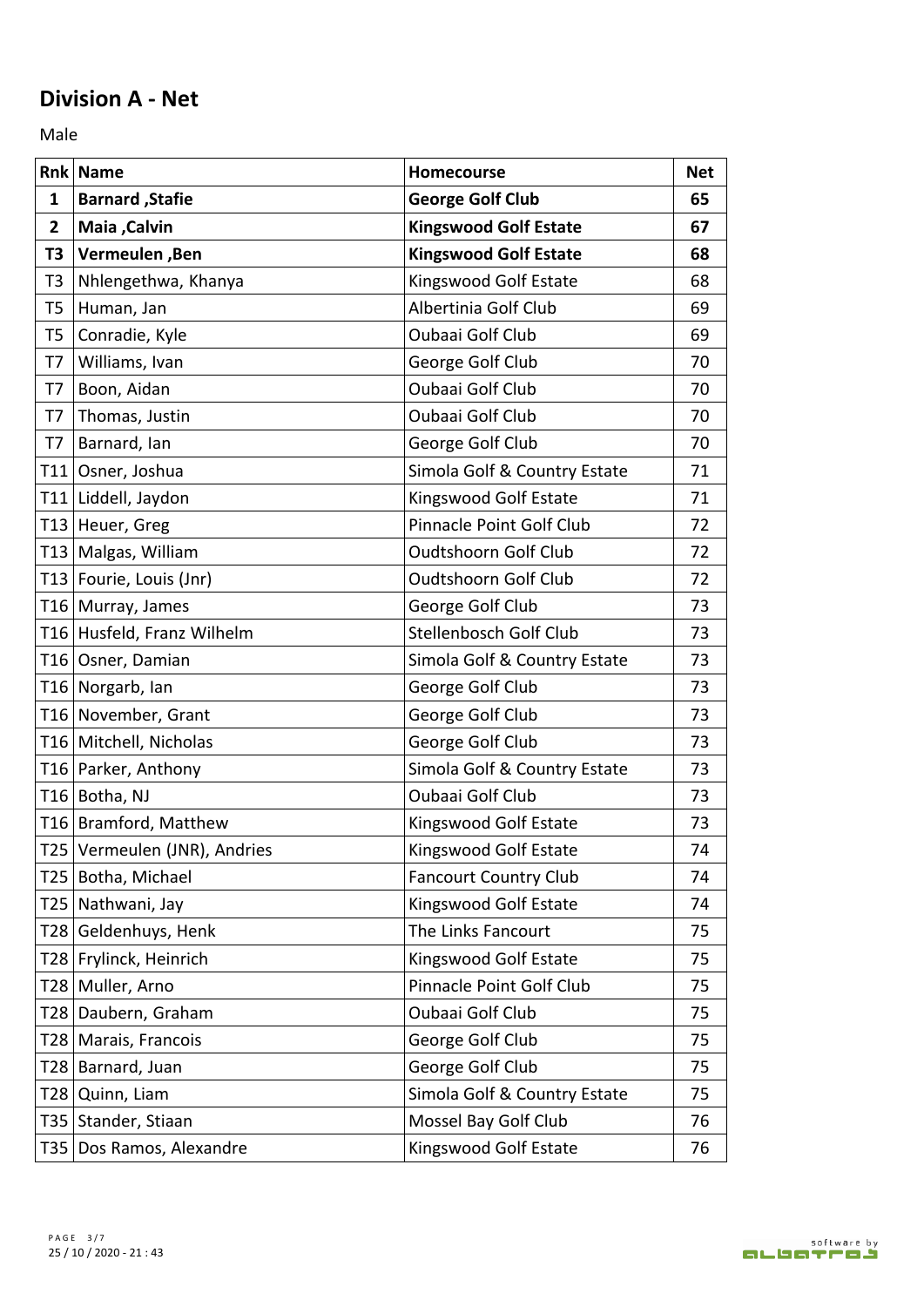|    | T35   Potgieter, Meyer     | George Golf Club             | 76        |
|----|----------------------------|------------------------------|-----------|
|    | T35   Baker, Sean          | Oubaai Golf Club             | 76        |
|    | T35 Botha, Barend          | Oubaai Golf Club             | 76        |
|    | T35 van Wyk, $C.J$         | <b>Fancourt Country Club</b> | 76        |
|    | T35 Hugo, Tiaan            | Oubaai Golf Club             | 76        |
|    | T35 Hughes, Agib Aubrey    | Kingswood Golf Estate        | 76        |
|    | T35 Griffin, Doug          | Simola Golf & Country Estate | 76        |
|    | T44 Kotze, Ruan            | Knysna Golf Club             | 77        |
|    | T44 Schonegevel, Dean      | Stellenbosch Golf Club       | 77        |
|    | T46 Mortlock, Rudi         | <b>Oudtshoorn Golf Club</b>  | 78        |
|    | T46   Maree, Eduan         | Kingswood Golf Estate        | 78        |
|    | T48 Procter, Andrewe       | Simola Golf & Country Estate | 79        |
|    | T48 Smith, Peter           | George Golf Club             | 79        |
|    | T48 Rheeder, Llewellyn     | <b>Oudtshoorn Golf Club</b>  | 79        |
|    | T48 Hansen, Cody           | <b>Fancourt Country Club</b> | 79        |
|    | T48 Vermaak, Samuel        | Riversdale Golf Club         | 79        |
|    | T48   Malan, Daren         | Kingswood Golf Estate        | 79        |
|    | T48 Smit, Pieter           | Oubaai Golf Club             | 79        |
|    | T55 Steinhobel, Ulrich     | Pinnacle Point Golf Club     | 80        |
|    | T55   Da Silva, Mario      | Kingswood Golf Estate        | 80        |
|    | T55 Oosthuizen, Stian      | Kuils River Golf Club        | 80        |
|    | 58 Saxer, Mike             | Kingswood Golf Estate        | 81        |
|    | T59 Melville, Ryan         | Oubaai Golf Club             | 82        |
|    | T59 Marais, Joshua         | George Golf Club             | 82        |
|    | T61 Hiten Nathwani, Aayush | Kingswood Golf Estate        | 83        |
|    | T61 Lourens, Heinrich      | Mossel Bay Golf Club         | 83        |
|    | T61 Meintjes, Christian    | Stellenbosch Golf Club       | 83        |
| 64 | Victor, Ryan               | Pezula Championship Course   | 84        |
| 65 | Steinhobel, Gustav         | Albertinia Golf Club         | 87        |
| 66 | Oosthuizen, Pieter         | Stellenbosch Golf Club       | 88        |
| 67 | Murray, Stephen            | George Golf Club             | <b>WD</b> |

# **Division B - Net adj**

Male

|    | <b>Rnk Name</b>            | <b>Homecourse</b>           | <b>Net</b> |
|----|----------------------------|-----------------------------|------------|
|    | <b>Fourie, Louis</b>       | <b>Oudtshoorn Golf Club</b> | 69         |
| T2 | <b>Swanepoel, A C</b>      | <b>George Golf Club</b>     | 71         |
|    | <b>T2</b> Cronje , Jacques | 'Oubaai Golf Club           | 71         |
| Т4 | Barnard, Eugene            | George Golf Club            | 73         |
| T4 | van der Walt, Nico         | George Golf Club            | 73         |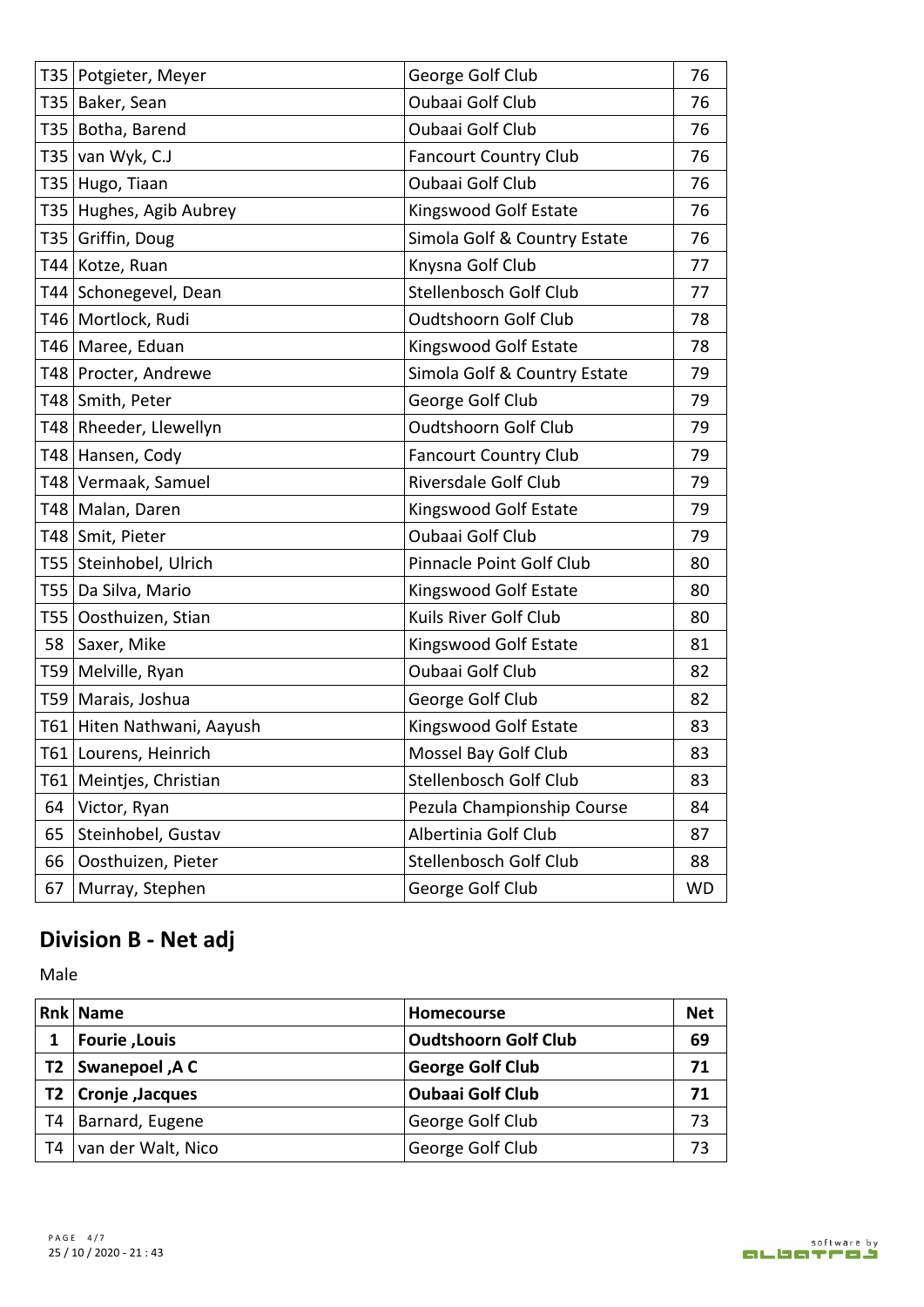| Pelser, Johannes        | Albertinia Golf Club  | 76 |
|-------------------------|-----------------------|----|
| Coetzee, Pieter Hendrik | Kingswood Golf Estate | 78 |
| Bekker, Gerard          | George Golf Club      | 79 |
| Stuart, John            | George Golf Club      | 80 |

### **All - Gross**

Male

|    | <b>Rnk Name</b>            | Homecourse                   | <b>Gross</b> |
|----|----------------------------|------------------------------|--------------|
| 1  | <b>Maia, Calvin</b>        | <b>Kingswood Golf Estate</b> | 65           |
| 2  | Williams, Ivan             | George Golf Club             | 67           |
| 3  | Boon, Aidan                | Oubaai Golf Club             | 68           |
| T4 | Murray, James              | George Golf Club             | 69           |
| T4 | Conradie, Kyle             | Oubaai Golf Club             | 69           |
|    | T6   Barnard, Stafie       | George Golf Club             | 70           |
|    | T6 Human, Jan              | Albertinia Golf Club         | 70           |
|    | T6   Osner, Damian         | Simola Golf & Country Estate | 70           |
| T6 | Botha, Barend              | Oubaai Golf Club             | 70           |
|    | T6   Mitchell, Nicholas    | George Golf Club             | 70           |
| 11 | Botha, NJ                  | Oubaai Golf Club             | 71           |
|    | T12 Husfeld, Franz Wilhelm | Stellenbosch Golf Club       | 72           |
|    | T12 Norgarb, Ian           | George Golf Club             | 72           |
|    | T12 Vermeulen, Ben         | Kingswood Golf Estate        | 72           |
|    | T12 van Wyk, C.J           | <b>Fancourt Country Club</b> | 72           |
|    | T12 Thomas, Justin         | Oubaai Golf Club             | 72           |
|    | T12 Liddell, Jaydon        | Kingswood Golf Estate        | 72           |
|    | T12 Hughes, Agib Aubrey    | Kingswood Golf Estate        | 72           |
|    | T19 Parker, Anthony        | Simola Golf & Country Estate | 73           |
|    | T19 Barnard, Ian           | George Golf Club             | 73           |
|    | T19 Malgas, William        | <b>Oudtshoorn Golf Club</b>  | 73           |
|    | T19 Bramford, Matthew      | Kingswood Golf Estate        | 73           |
|    | T23 Muller, Arno           | Pinnacle Point Golf Club     | 74           |
|    | T23 Potgieter, Meyer       | George Golf Club             | 74           |
|    | T23 Griffin, Doug          | Simola Golf & Country Estate | 74           |
|    | T26 Geldenhuys, Henk       | The Links Fancourt           | 75           |
|    | T26 Steinhobel, Ulrich     | Pinnacle Point Golf Club     | 75           |
|    | T26 Botha, Michael         | <b>Fancourt Country Club</b> | 75           |
|    | T26 Nhlengethwa, Khanya    | Kingswood Golf Estate        | 75           |
|    | T30 Daubern, Graham        | Oubaai Golf Club             | 76           |
|    | T30 Osner, Joshua          | Simola Golf & Country Estate | 76           |
|    | T30 Heuer, Greg            | Pinnacle Point Golf Club     | 76           |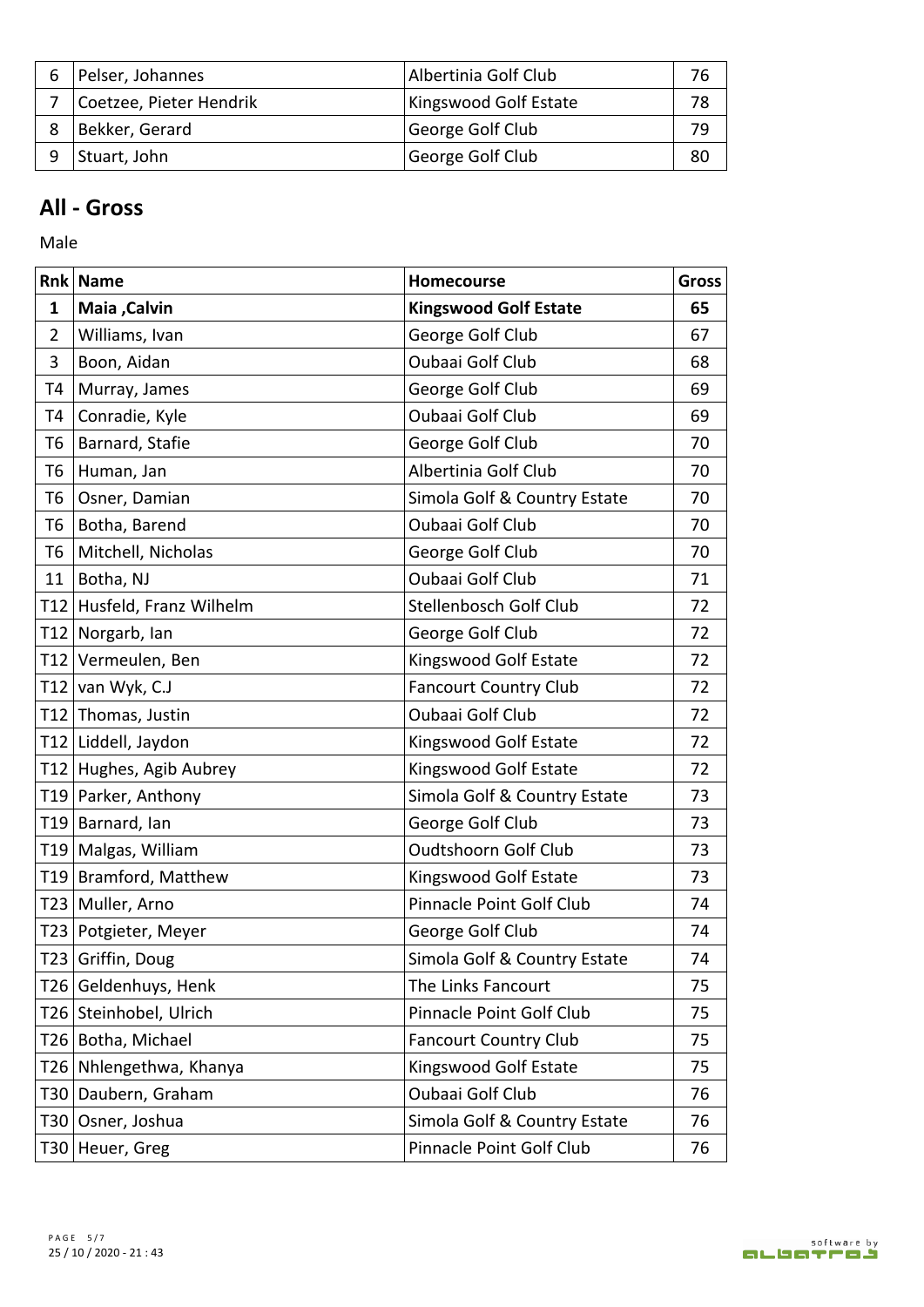|    | T30 Dos Ramos, Alexandre     | Kingswood Golf Estate        | 76 |
|----|------------------------------|------------------------------|----|
|    | T30 November, Grant          | George Golf Club             | 76 |
|    | T30 Nathwani, Jay            | Kingswood Golf Estate        | 76 |
|    | T30 Hugo, Tiaan              | <b>Oubaai Golf Club</b>      | 76 |
|    | T37 Frylinck, Heinrich       | Kingswood Golf Estate        | 77 |
|    | T37 Barnard, Juan            | George Golf Club             | 77 |
|    | T37   Fourie, Louis (Jnr)    | <b>Oudtshoorn Golf Club</b>  | 77 |
|    | T40 Saxer, Mike              | Kingswood Golf Estate        | 78 |
|    | T40 Quinn, Liam              | Simola Golf & Country Estate | 78 |
|    | T40 Malan, Daren             | Kingswood Golf Estate        | 78 |
|    | T43 Stander, Stiaan          | Mossel Bay Golf Club         | 79 |
|    | T43 Vermeulen (JNR), Andries | Kingswood Golf Estate        | 79 |
|    | T43 Smith, Peter             | George Golf Club             | 79 |
|    | T43 Baker, Sean              | Oubaai Golf Club             | 79 |
|    | T43 Hansen, Cody             | <b>Fancourt Country Club</b> | 79 |
|    | T43   Marais, Joshua         | George Golf Club             | 79 |
|    | T49 Procter, Andrewe         | Simola Golf & Country Estate | 80 |
|    | T49 Lourens, Heinrich        | Mossel Bay Golf Club         | 80 |
|    | T49 Victor, Ryan             | Pezula Championship Course   | 80 |
|    | T49 Fourie, Louis            | <b>Oudtshoorn Golf Club</b>  | 80 |
|    | T49 Rheeder, Llewellyn       | <b>Oudtshoorn Golf Club</b>  | 80 |
|    | T49 Schonegevel, Dean        | Stellenbosch Golf Club       | 80 |
|    | T49 Oosthuizen, Stian        | Kuils River Golf Club        | 80 |
|    | T56   Marais, Francois       | George Golf Club             | 81 |
|    | T56 Kotze, Ruan              | Knysna Golf Club             | 81 |
|    | T56 Vermaak, Samuel          | Riversdale Golf Club         | 81 |
|    | T56   Cronje, Jacques        | Oubaai Golf Club             | 81 |
|    | T56 Maree, Eduan             | Kingswood Golf Estate        | 81 |
| 61 | Da Silva, Mario              | Kingswood Golf Estate        | 82 |
| 62 | Smit, Pieter                 | Oubaai Golf Club             | 83 |
|    | 63 Mortlock, Rudi            | <b>Oudtshoorn Golf Club</b>  | 84 |
| 64 | Swanepoel, A C               | George Golf Club             | 86 |
|    | T65 Pelser, Johannes         | Albertinia Golf Club         | 87 |
|    | T65   Meintjes, Christian    | Stellenbosch Golf Club       | 87 |
|    | T67 Steinhobel, Gustav       | Albertinia Golf Club         | 88 |
|    | T67 Barnard, Eugene          | George Golf Club             | 88 |
|    | T69 Hiten Nathwani, Aayush   | Kingswood Golf Estate        | 89 |
|    | T69 Coetzee, Pieter Hendrik  | Kingswood Golf Estate        | 89 |
|    | T69   Melville, Ryan         | Oubaai Golf Club             | 89 |
|    | T69 Oosthuizen, Pieter       | Stellenbosch Golf Club       | 89 |
|    | 73 van der Walt, Nico        | George Golf Club             | 91 |
|    |                              |                              |    |